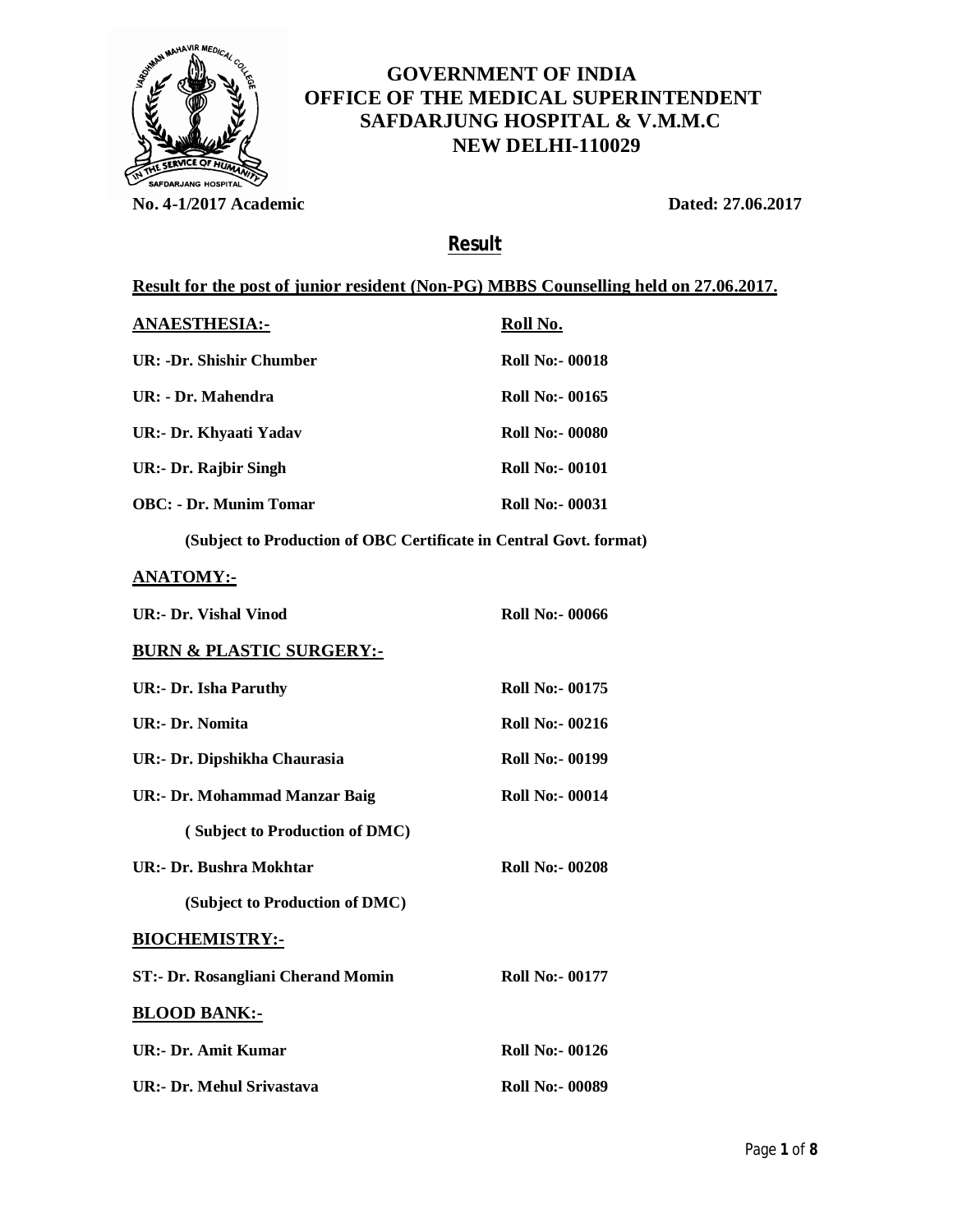| <b>UR:- Dr. Sushant Kuamr</b>                                      | <b>Roll No:- 00226</b>  |
|--------------------------------------------------------------------|-------------------------|
| UR:- Dr. Ela Tiwari                                                | <b>Roll No:- 00111</b>  |
| <b>OBC:-Dr. Bhawani Singh Saini</b>                                | <b>Roll No:- 00156</b>  |
| <b>CANCER SURGERY:-</b>                                            |                         |
| <b>UR:- Dr. Upendra Kumar Gupta</b>                                | <b>Roll No:- 00008</b>  |
| <b>UR:- Dr. Rakesh Sigar</b>                                       | <b>Roll No:- 00036</b>  |
| This seat is vacant on: - 18.07.2017                               |                         |
| <b>OBC:- Dr. Abhishek Yadav</b>                                    | <b>Roll No:- 00152</b>  |
| SC:- Dr. Rohan Sahebrao Baviskar                                   | <b>Roll No:- 00007</b>  |
| <b>CARDIOLOGY:-</b>                                                |                         |
| UR:- Dr. Ishant Bhardwaj                                           | <b>Roll No:- 00115</b>  |
| <b>UR:- Dr. Hemendra Chandra</b>                                   | <b>Roll No:- 00038</b>  |
| UR:- Dr. MD. Imtias Khan                                           | <b>Roll No:- 00130</b>  |
| <b>UR:- Dr. MD. Tarique</b>                                        | <b>Roll No:- 00045</b>  |
| UR:- Dr. Abu Sufiyan                                               | <b>Roll No:- 00042</b>  |
| <b>OBC:- Dr. Nitesh Choudhary</b>                                  | <b>Roll No:- 00147</b>  |
| (Subject to Production of OBC Certificate in Central Govt. format) |                         |
| ST:- Dr. Rajendra Kumar Meena                                      | <b>Roll No:- 00160</b>  |
| <b>CASUALTY:-</b>                                                  |                         |
| UR: - Dr. Rajesh Kumar Baghel                                      | <b>Roll No: - 00217</b> |
| <b>UR:- Dr. Sanchay Pandey</b>                                     | <b>Roll No:- 00163</b>  |
| <b>UR:- Dr. Shahzad Alam</b>                                       | <b>Roll No:- 00079</b>  |
| UR:- Dr. Insarullah Khan                                           | <b>Roll No:- 00128</b>  |
| UR:- Dr. Suhani Bhati                                              | <b>Roll No:- 00107</b>  |
| <b>UR:- Dr. Nitin Kumar Sharma</b>                                 | <b>Roll No:- 00058</b>  |
| UR:- Dr. Rajat Kumar                                               | <b>Roll No:- 00161</b>  |
| UR:- Dr. Amir Khan                                                 | <b>Roll No:- 00230</b>  |
| UR: -Dr. Anjali Thakur                                             | <b>Roll No:- 00060</b>  |
| <b>UR:- Dr. Kulwinder Kaur</b>                                     | <b>Roll No:- 00182</b>  |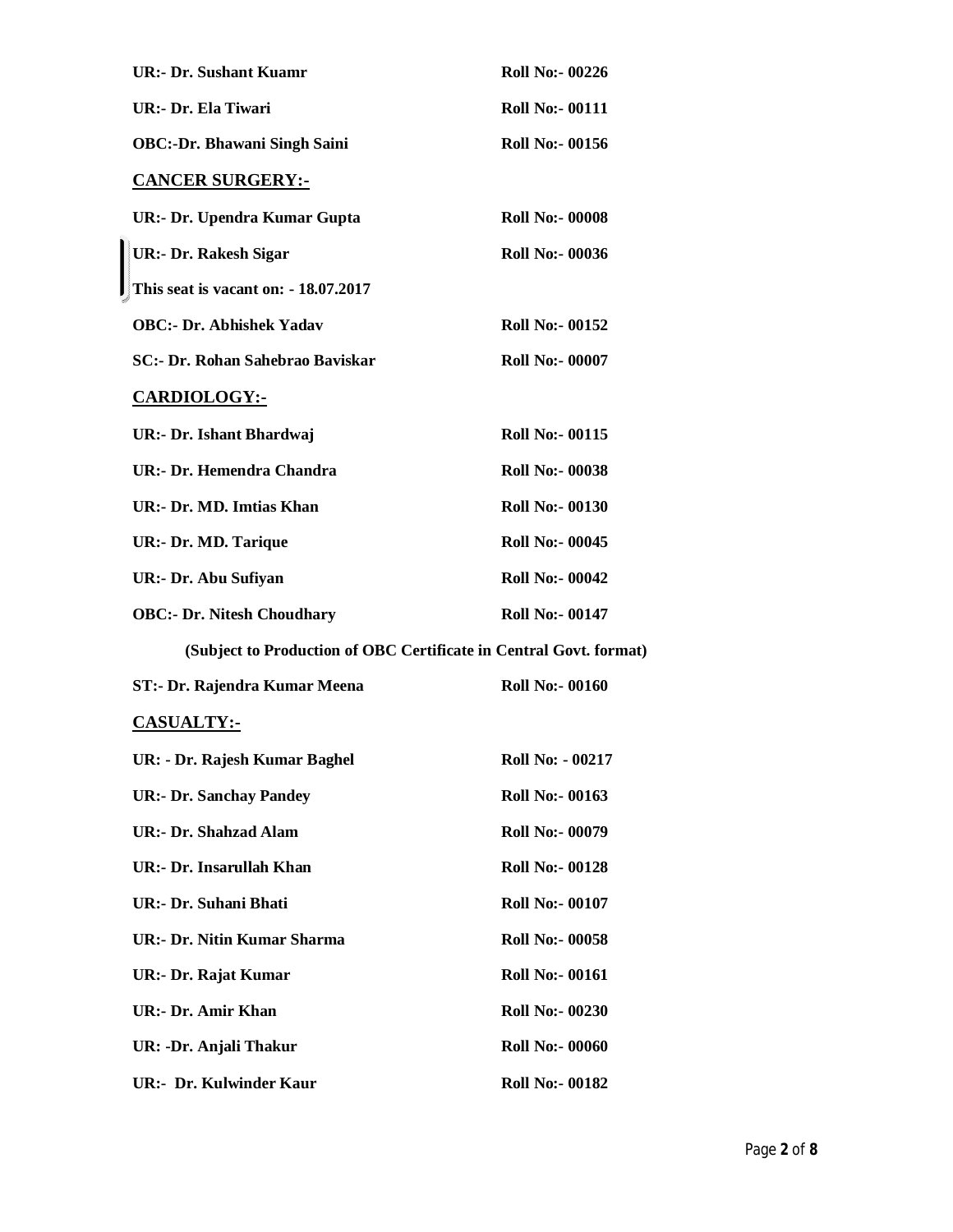| OBC(PWD):- Dr. Mohd. Taha Shibli                                   | <b>Roll No: - 00190</b> |
|--------------------------------------------------------------------|-------------------------|
| <b>OBC:- Dr. Kalpesh Gupta</b>                                     | <b>Roll No;- 00205</b>  |
| <b>OBC:- Dr. Dilip Kumar Singh</b>                                 | <b>Roll No:- 00145</b>  |
| <b>OBC:- Dr. Amar Kumar</b>                                        | <b>Roll No:- 00088</b>  |
| <b>OBC:- Dr. Aditi Bhati</b>                                       | <b>Roll No:- 00221</b>  |
| SC:- Dr. Ranjit Kumar                                              | <b>Roll No:- 00040</b>  |
| <b>COMMUNITY MEDICINE:-</b>                                        |                         |
| UR:- Dr. Bhavana                                                   | <b>Roll No:- 00034</b>  |
| <b>UR:- Dr. Shweta Dwivedi</b>                                     | <b>Roll No:- 00202</b>  |
| <b>UR:- Dr. Rishabh Pandey</b>                                     | <b>Roll No:- 00196</b>  |
| <b>UR:- Dr. Vipin Dev</b>                                          | <b>Roll No:- 00021</b>  |
| <b>OBC:-Dr. Vikas Kumar</b>                                        | <b>Roll No:- 00053</b>  |
| $CTVS$ :-                                                          |                         |
| UR:-Dr. Rituparna Jana                                             | <b>Roll No:- 00094</b>  |
| <b>UR:- Dr. Komal</b>                                              | <b>Roll No:- 00037</b>  |
| UR:- Dr. Nemaram Kuliya                                            | <b>Roll No:- 00035</b>  |
| <b>UR:- Dr. Shailendra Singh Tomar</b>                             | <b>Roll No:- 00125</b>  |
| UR:- Dr. Priyanka Randhirrao Raut                                  | <b>Roll No:-00148</b>   |
| UR:- Dr. Neelofar Pasha                                            | <b>Roll No:- 00200</b>  |
| OBC:- Dr. Siddhesh Gajendra Jadhav                                 | <b>Roll No:- 00151</b>  |
| (Subject to Production of OBC Certificate in Central Govt. format) |                         |
| <b>SC:- Dr. Charmy Singh</b>                                       | <b>Roll No:- 00117</b>  |
| <b>SC:- Dr. Tuhinangshu Das Choudhary</b>                          | <b>Roll No:- 00134</b>  |
| <b>ENDOCRINOLOGY:-</b>                                             |                         |
| UR:- Dr. Yogeshwar Kalla                                           | <b>Roll No:- 00054</b>  |
| UR:- Dr. Anuradha kushwah                                          | <b>Roll No:- 00195</b>  |
| UR:- Dr. Mankeerat Kaur Mahal                                      | <b>Roll No:- 00023</b>  |
| This seat is vacant on: - 18.07.2017                               |                         |
| <b>OBC:- Dr. Vijay Kumar</b>                                       | <b>Roll No:- 00078</b>  |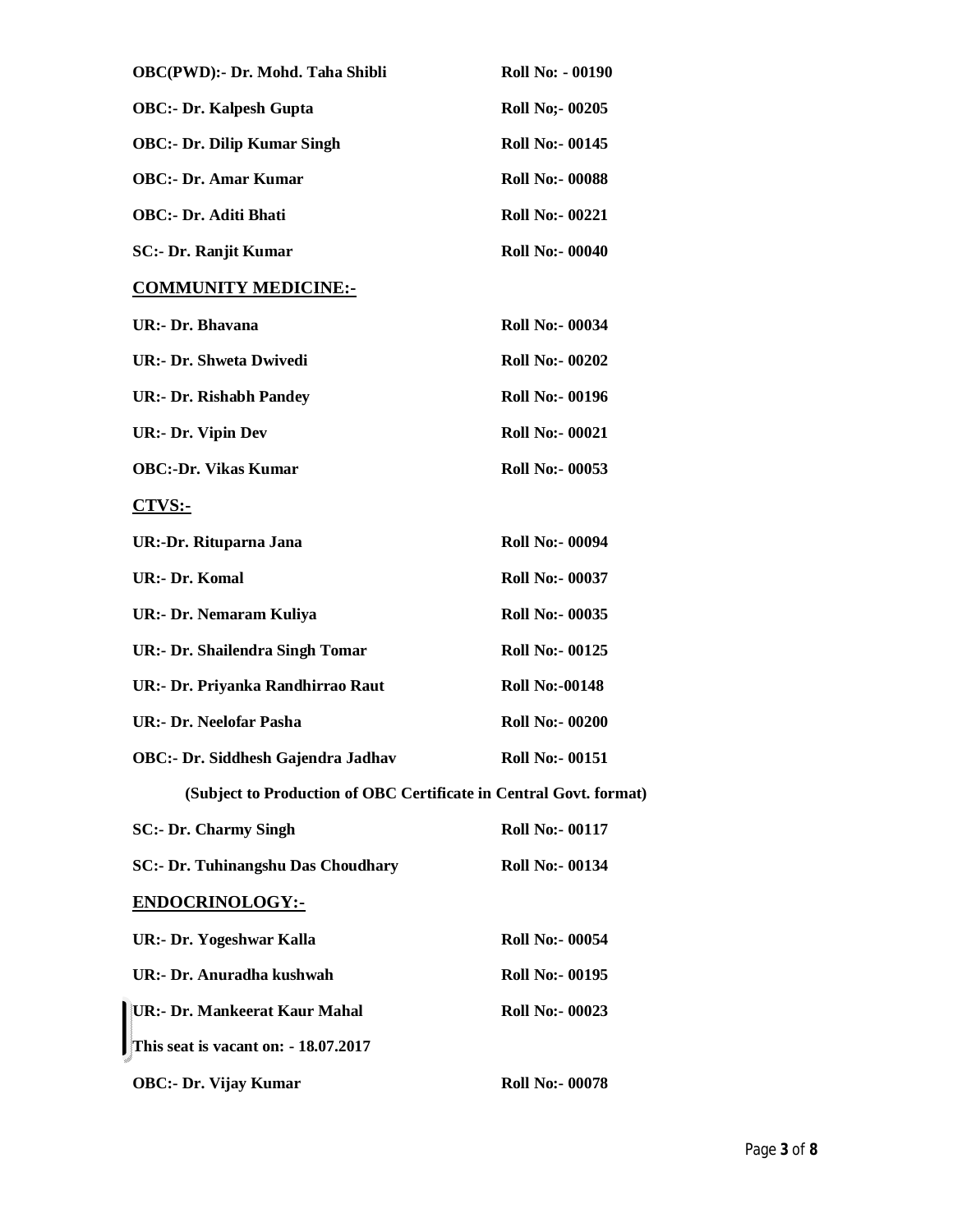## **FORENSIC MEDICINE:-**

| UR:- Dr. Rahul Raghuwanshi           | <b>Roll No:-00194</b>  |
|--------------------------------------|------------------------|
| <b>UR:- Dr. Shwetabh Suman</b>       | <b>Roll No:- 00234</b> |
| <b>UR:- Dr. Arsh Wasoori</b>         | <b>Roll No:- 00059</b> |
| <b>UR:- Dr. Partha Talapatra</b>     | <b>Roll No;- 00052</b> |
| <b>SC:- Dr. Khushal Rao Hurmade</b>  | <b>Roll No:- 00013</b> |
| <u>GEN. MEDICINE:-</u>               |                        |
| UR:- Dr. Diksha Bista Chhetri        | <b>Roll No:- 00132</b> |
| <u>HAEMATOLOGY:-</u>                 |                        |
| UR:- Dr. Trisha Majumdar             | <b>Roll No:- 00220</b> |
| <b>UR:- Dr. Sana Beg</b>             | <b>Roll No:- 00203</b> |
| UR:- Dr. Pooja Pathak                | <b>Roll No:-00048</b>  |
| This seat is vacant on: - 06.07.2017 |                        |
| <b>OBC:- Dr. Juveria Iftakhar</b>    | <b>Roll No:- 00211</b> |
| <u>MEDICAL ONCOLOGY:-</u>            |                        |
| <b>UR:- Dr. Prashant</b>             | <b>Roll No:- 00225</b> |
| UR:- Dr. Anjali Suman                | <b>Roll No:- 00025</b> |
| UR:- Dr. Diwakar Kumar               | <b>Roll No:-00022</b>  |
| SC:- Dr. Tejal Kailash Bidhalan      | <b>Roll No:- 00096</b> |
| ST:- Dr. Nikhil Rupsing Padvi        | <b>Roll No:- 00030</b> |
| <u>NEPHROLOGY:-</u>                  |                        |
| UR:- Dr. Arpita Majumder             | <b>Roll No:- 00004</b> |
| UR:- Dr. Soram Malasana Devi         | <b>Roll No:- 00090</b> |
| UR:- Dr. Ashish Kumar                | <b>Roll No:- 00228</b> |
| <b>OBC:- Dr. Ram Sagar Yadav</b>     | <b>Roll No:- 00056</b> |
| <b>OBC:- Dr. Jagdish Prasad Ola</b>  | <b>Roll No:- 00197</b> |
| <b>SC:- Dr. Arnab Das</b>            | <b>Roll No:- 00189</b> |
| <b>SC:- Dr. Sushanta Das</b>         | <b>Roll No:- 00005</b> |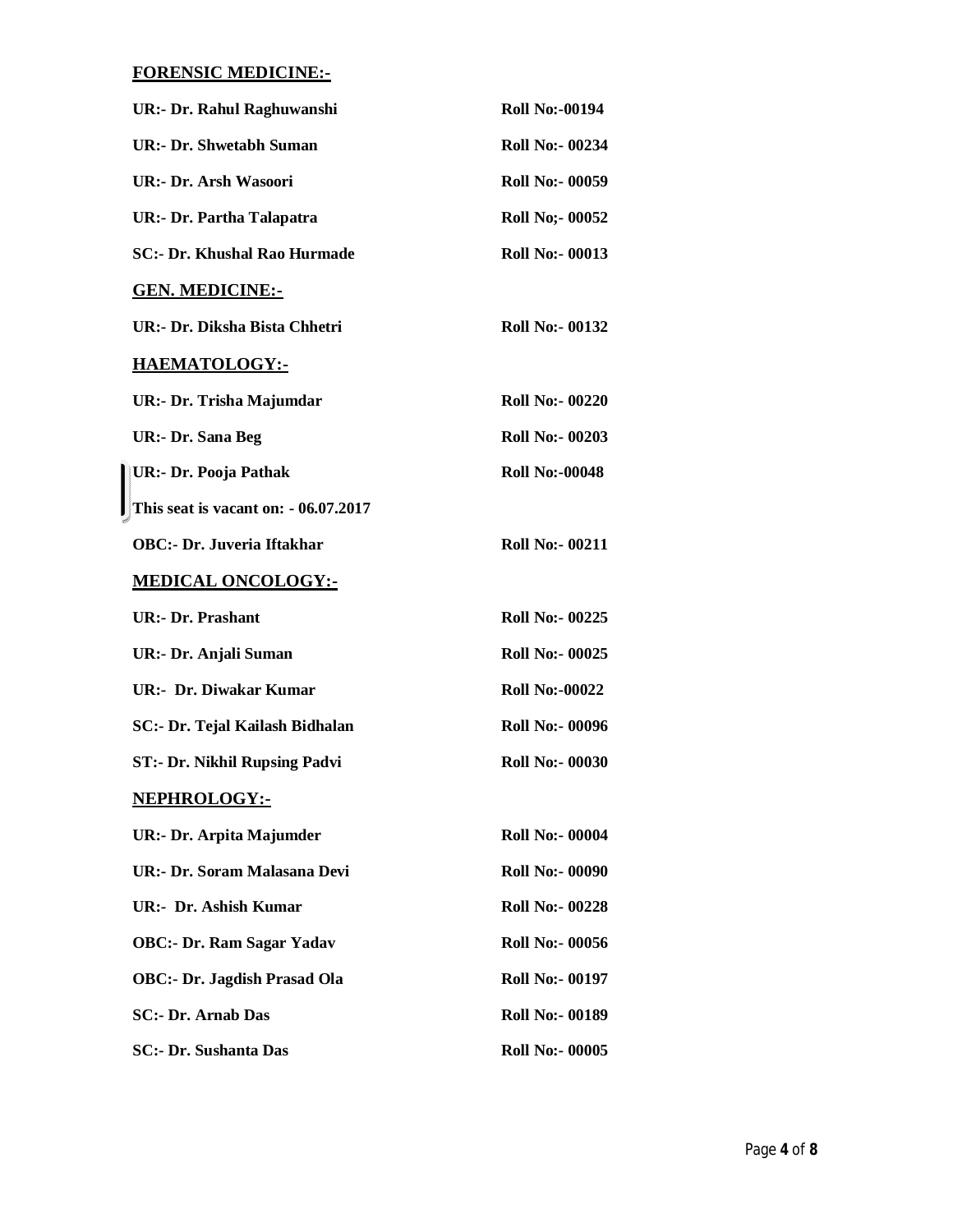### **NEUROLOGY:-**

| UR:- Dr. Anurima Baidya               | <b>Roll No:- 00122</b> |
|---------------------------------------|------------------------|
| <b>UR:- Dr. Surbhi</b>                | <b>Roll No:- 00206</b> |
| <b>UR:- Dr. Tarun Sharma</b>          | <b>Roll No:- 00067</b> |
| <b>NEUROSURGERY:-</b>                 |                        |
| <b>UR:- Dr. Shivam</b>                | <b>Roll No:- 00176</b> |
| UR:- Dr. Chandan Srivastava           | <b>Roll No:-00046</b>  |
| UR:- Dr. Tulika Kar                   | <b>Roll No:- 00164</b> |
| UR:- Dr. Tanya                        | <b>Roll No:- 00149</b> |
| UR:- Dr. Ruchi                        | <b>Roll No:- 00104</b> |
| This seat is vacant on: - 18.07.2017  |                        |
| UR:- Dr. Chakrawarti Sharma           | <b>Roll No:- 00121</b> |
| This seat is vacant on: - 22.07.2017  |                        |
| <b>OBC:- Dr. Siddharth Mohan</b>      | <b>Roll No:- 00103</b> |
| <b>NUCLEAR MEDICINE:-</b>             |                        |
| <b>UR:- Dr. Tanisha Choudhary</b>     | <b>Roll No:- 00207</b> |
| ST:- Dr. Mughaka Sumi                 | <b>Roll No:- 00204</b> |
| <b>OBST &amp; GYNAE:-</b>             |                        |
| <b>UR:- Dr. Varsha Varghese</b>       | <b>Roll No:- 00138</b> |
| UR: - Dr. Malvika Mehta               | <b>Roll No:- 00082</b> |
| UR:-Dr. Farah Deeba Khan              | <b>Roll No:- 00139</b> |
| <b>SC:- Dr. Narendra Nath</b>         | <b>Roll No:- 00106</b> |
| <b>ORTHOPAEDICS:-</b>                 |                        |
| <b>OBC:- Dr. Nirdosh Kumar Rajput</b> | <b>Roll No:- 00041</b> |
| <u> PAEDIATRIC SURGERY:-</u>          |                        |
| <b>UR:- Dr. Monalisa</b>              | <b>Roll No:- 00062</b> |
| <b>UR:- Dr. Abhishek Kumar Singh</b>  | <b>Roll No:- 00143</b> |
| <b>UR:- Dr. Abhishek Roy</b>          | <b>Roll No:- 00229</b> |
| UR:- Dr. Avantika Gupta               | <b>Roll No:- 00116</b> |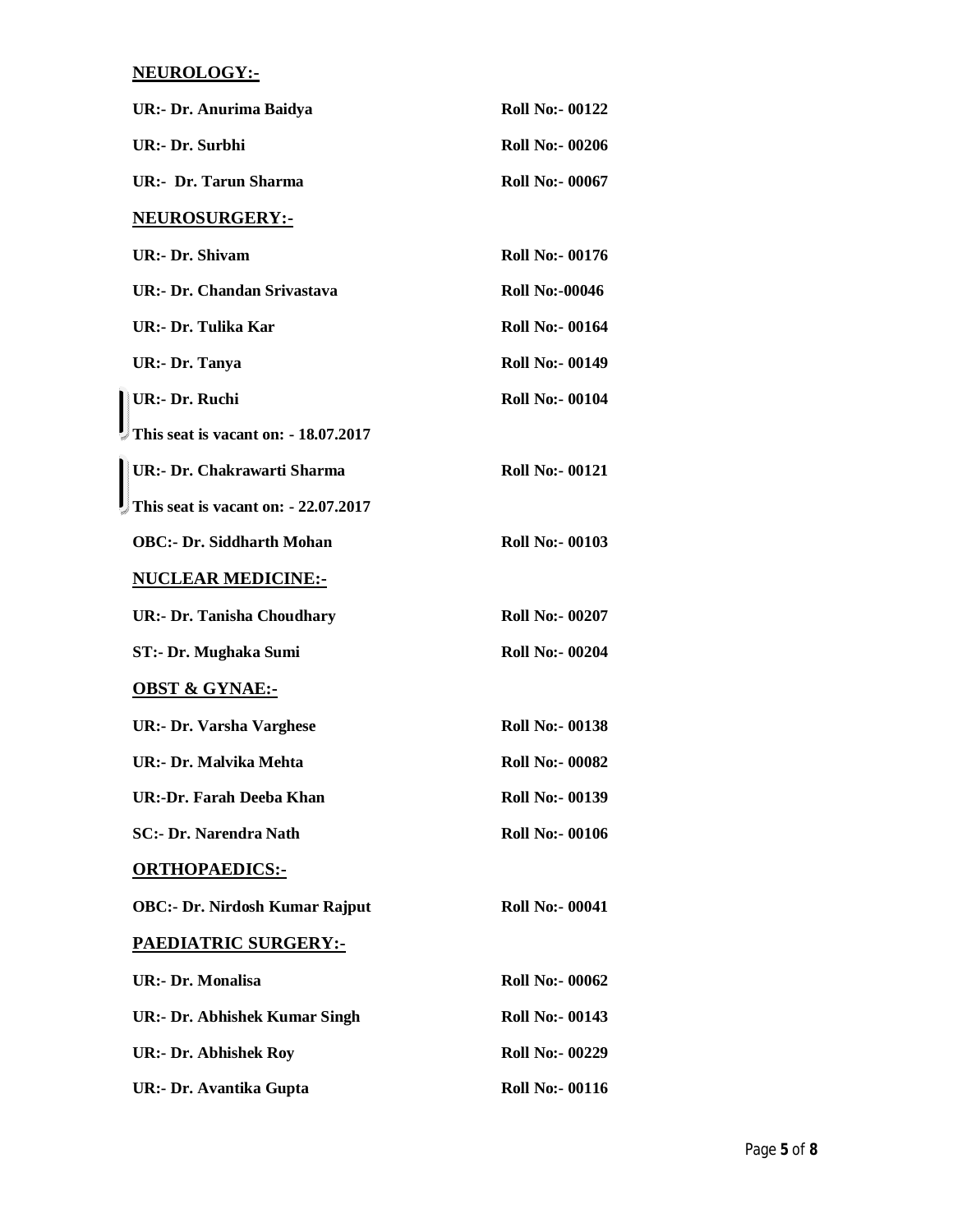### **PAEDIATRICS:-**

| <b>UR:-Dr. Piyush Kumar</b>         | <b>Roll No:- 00097</b>  |
|-------------------------------------|-------------------------|
| <b>UR:- Dr. Tarun Chaudhary</b>     | <b>Roll No:- 00166</b>  |
| UR:- Dr. Vartika Dhankar            | <b>Roll No:- 00119</b>  |
| UR:-Dr. Azranaseem                  | <b>Roll No:- 00093</b>  |
| UR:- Dr. Intekhab Alam              | <b>Roll No:- 00191</b>  |
| <b>UR:- Dr. Shabnam</b>             | <b>Roll No:- 00113</b>  |
| <b>UR:- Dr. Nancy</b>               | <b>Roll No:- 00218</b>  |
| PATHOLOGY:-                         |                         |
| <b>UR:- Dr. Kapil Ramputty</b>      | <b>Roll No:- 00162</b>  |
| <b>UR:- Dr. Bhaskar Patil</b>       | <b>Roll No:- 00135</b>  |
| UR:-Dr. Geeta Rani                  | <b>Roll No:- 00064</b>  |
| UR:- Dr. Rajiv Kumar Jha            | <b>Roll No:- 00072</b>  |
| <b>OBC: - Dr. Gaurav Kumar</b>      | <b>Roll No: - 00108</b> |
| <b>SC:- Dr. Amit Kumar Singh</b>    | <b>Roll No:- 00017</b>  |
| PHYSIOLOGY:-                        |                         |
| UR: - Dr. Purbali Singharoy         | <b>Roll No:- 00098</b>  |
| UR: - Dr. Preeti Kumari             | <b>Roll No:- 00112</b>  |
| <b>UR:- Dr. Gautam Kumar</b>        | <b>Roll No:- 00114</b>  |
| <b>PSYCHIATRY:-</b>                 |                         |
| <b>UR:- Dr. Vinay Singh Rathore</b> | <b>Roll No:- 00185</b>  |
| OBC:- Dr. Lalji Verma               | <b>Roll No:- 00100</b>  |
| SC (PWD):- Dr. Abhishek Kumar       | <b>Roll No:- 00193</b>  |
| ST:- Dr. Rajeev Kumar Meena         | <b>Roll No:- 00170</b>  |
| <b>RESPIRATORY MEDICINE:-</b>       |                         |
| UR:- Dr. Somya Ranjan               | <b>Roll No:- 00068</b>  |
| UR:- Dr. Saurabh Verma              | <b>Roll No:- 00215</b>  |
| UR:- Dr. Kabita Kumari              | <b>Roll No:- 00032</b>  |
| <b>UR:- Dr. Manpreet kaur</b>       | <b>Roll No:- 00102</b>  |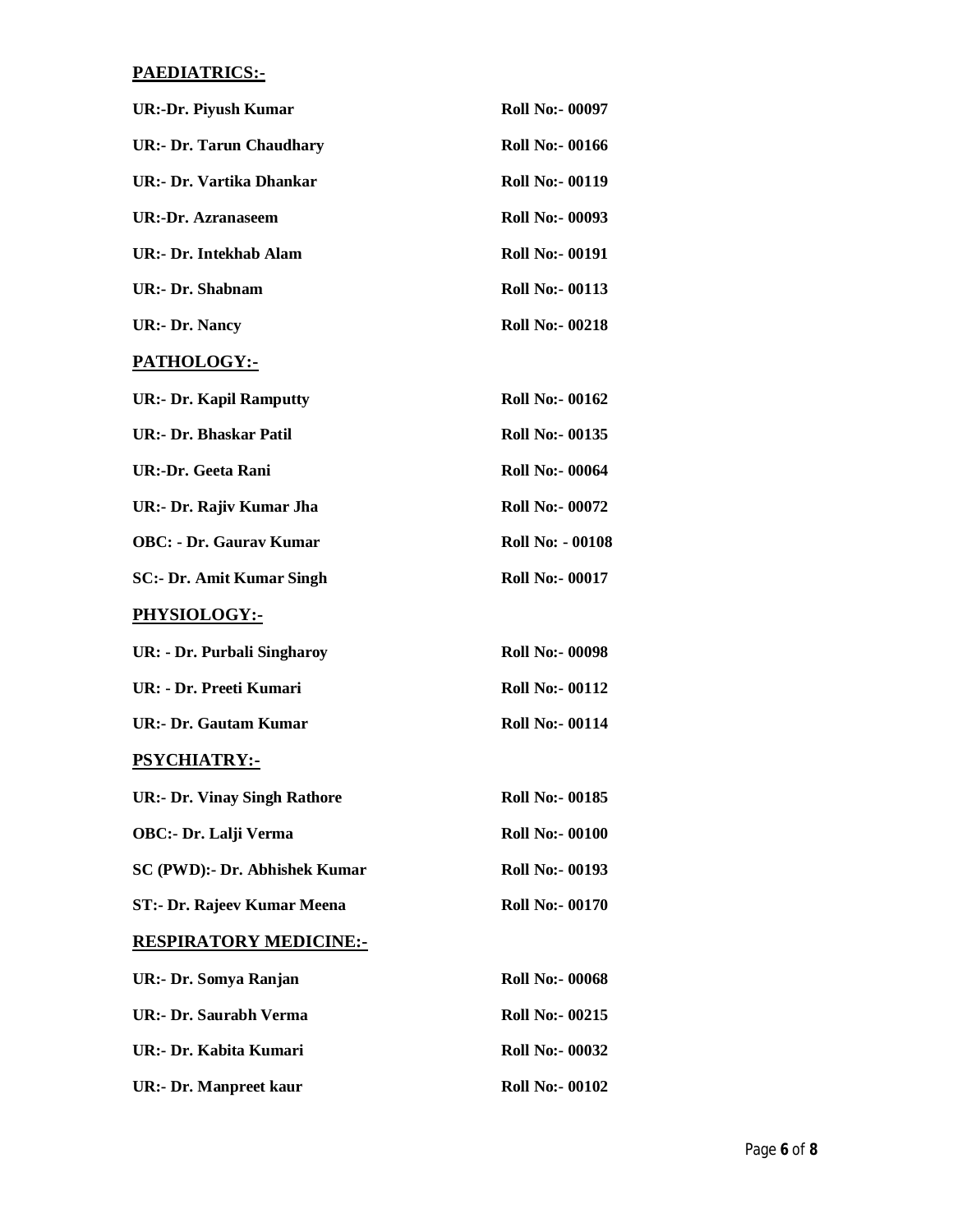| UR:- Dr. Nitin Chandwani                            | <b>Roll No:- 00003</b>  |
|-----------------------------------------------------|-------------------------|
| $\blacksquare$ This seat is vacant on: - 18.07.2017 |                         |
| <b>OBC:- Dr. Sangeeta Sonam</b>                     | <b>Roll No:- 00071</b>  |
| (Subject to Production of DMC)                      |                         |
| <b>SIC (ANAES):-</b>                                |                         |
| <b>UR:- Dr. Khushboo Rani</b>                       | <b>Roll No:- 00026</b>  |
| UR:- Dr. Kadambari                                  | <b>Roll No:- 00231</b>  |
| <b>OBC:- Dr. Shadiya Farsana Ta</b>                 | <b>Roll No:- 00146</b>  |
| <b>SC:- Dr. Gaurav Kumar</b>                        | <b>Roll No:- 00049</b>  |
| <b>ST:- Dr. Kawoto Rhakho</b>                       | <b>Roll No:- 00201</b>  |
| SIC (ORTHO):-                                       |                         |
| <b>UR:- Dr. Eshan Kapoor</b>                        | <b>Roll No:- 00112</b>  |
| <b>UR:- Dr. Aela Sifat Hinna</b>                    | <b>Roll No:- 00016</b>  |
| <b>UR:- Dr. Pavan Kumar</b>                         | <b>Roll No:- 00188</b>  |
| <b>UR:- Dr. Onkar Singh</b>                         | <b>Roll No:- 00039</b>  |
| <b>UR:- Dr. Abhishek Sharma</b>                     | <b>Roll No:- 00061</b>  |
| <b>OBC:- Dr. Chander Manni</b>                      | <b>Roll No:- 00120</b>  |
| <b>OBC:- Dr. Narendra Kumar Patel</b>               | <b>Roll No:- 00183</b>  |
| <b>OBC:- Dr. Suraj Parkash</b>                      | <b>Roll No:- 00133</b>  |
| <b>SIC (REHAB):-</b>                                |                         |
| <b>UR:- Dr. Govind Kumar Sharma</b>                 | <b>Roll No:- 00002</b>  |
| UR:- Dr. Ram Chander Gautam                         | <b>Roll No:- 00109</b>  |
| <b>SC:- Dr. Ravindra Pahadi</b>                     | <b>Roll No:- 00055</b>  |
| <b>UROLOGY:-</b>                                    |                         |
| UR: - Dr. Mohd. Akmal                               | <b>Roll No: - 00081</b> |

#### **Note:-**

1. All candidates have to report to the Academic Section on 29.06.2017 & 30.06.2017 with two passport size photographs for medical examination and depositing security money and should join duty on 01.07.2017 failing which offer of appointment will stand cancelled automatically.